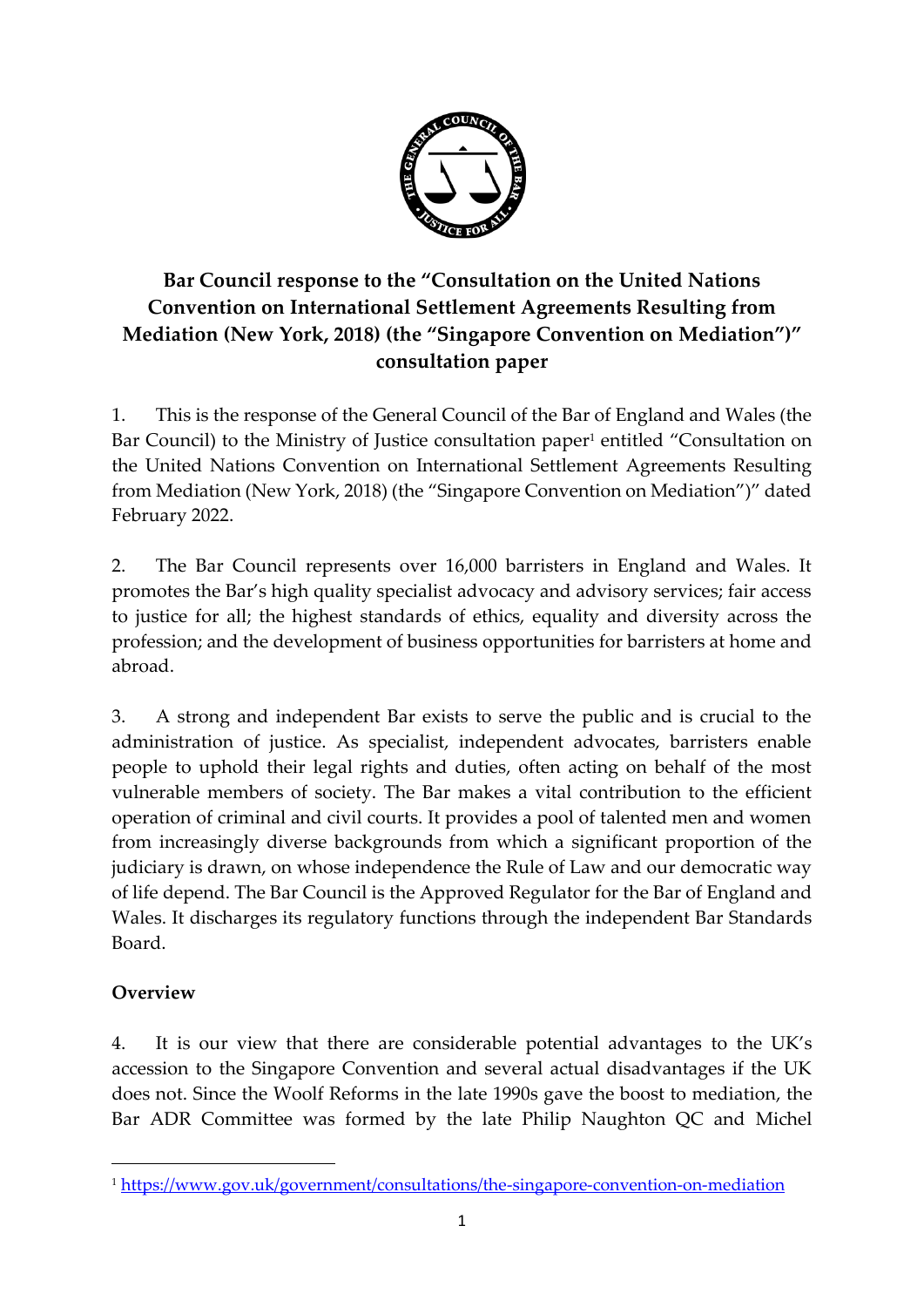Kallipetis QC, and has succeeded in demonstrating that the Bar has an integral part to play in the development of mediation. Some of the leading mediators in the UK are members of the English Bar. Failure to adopt and ratify the Convention, may well fuel a suspicion that the UK does not support the international commercial community's desire to ensure that mediation is an effective (and often more desirable) dispute resolution mechanism, which could only be disadvantageous to the members of the Bar practising in international commercial disputes. It is difficult to see why we would not support the adoption and ratification of the Convention.

#### **Question 1: Do you consider that this is the right time for the UK to become a Party to the Convention (i.e. to sign and ratify)?**

5. Yes

## **Question 2: What impact do you think becoming Party to the Convention will have for UK mediation and mediators?**

6. It will enhance the perception that the UK is one, if not the leading, centre for international commercial mediation. Jurisdictions which are seeking to establish this reputation for themselves, Singapore, Hong Kong, and China were among the first countries to sign the Convention and to ratify it.

7. For individual international commercial mediators, the absence of the UK as a Party would in due course be interpreted as 'isolationist' in a world where international commerce and concomitant international commercial dispute resolution is increasingly embracing mediation as the preferred choice on grounds of cost, speed, saving of management time and ability to choose solutions not available from a court or arbitration.

# **Question 3: What impact do you consider the Singapore Convention would have on the UK mediation sector and particularly on the enforceability of settlement agreements?**

8. In practice, we expect that initially it will have very little impact. However, over time, if the Convention builds on its remarkable initial adoption worldwide (but is not adopted in the UK), the concern which UNCITRAL identified and caused the creation of Working Group II and the creation of the Convention, will suggest to the international commercial community that the UK does not have an effective enforcement mechanism for mediated international commercial disputes settlement agreements. Given that the UK is still regarded as one of the foremost international arbitration centres in the world it would be absurd for UK not to do everything possible to create the same reputation for mediation. The New York Convention on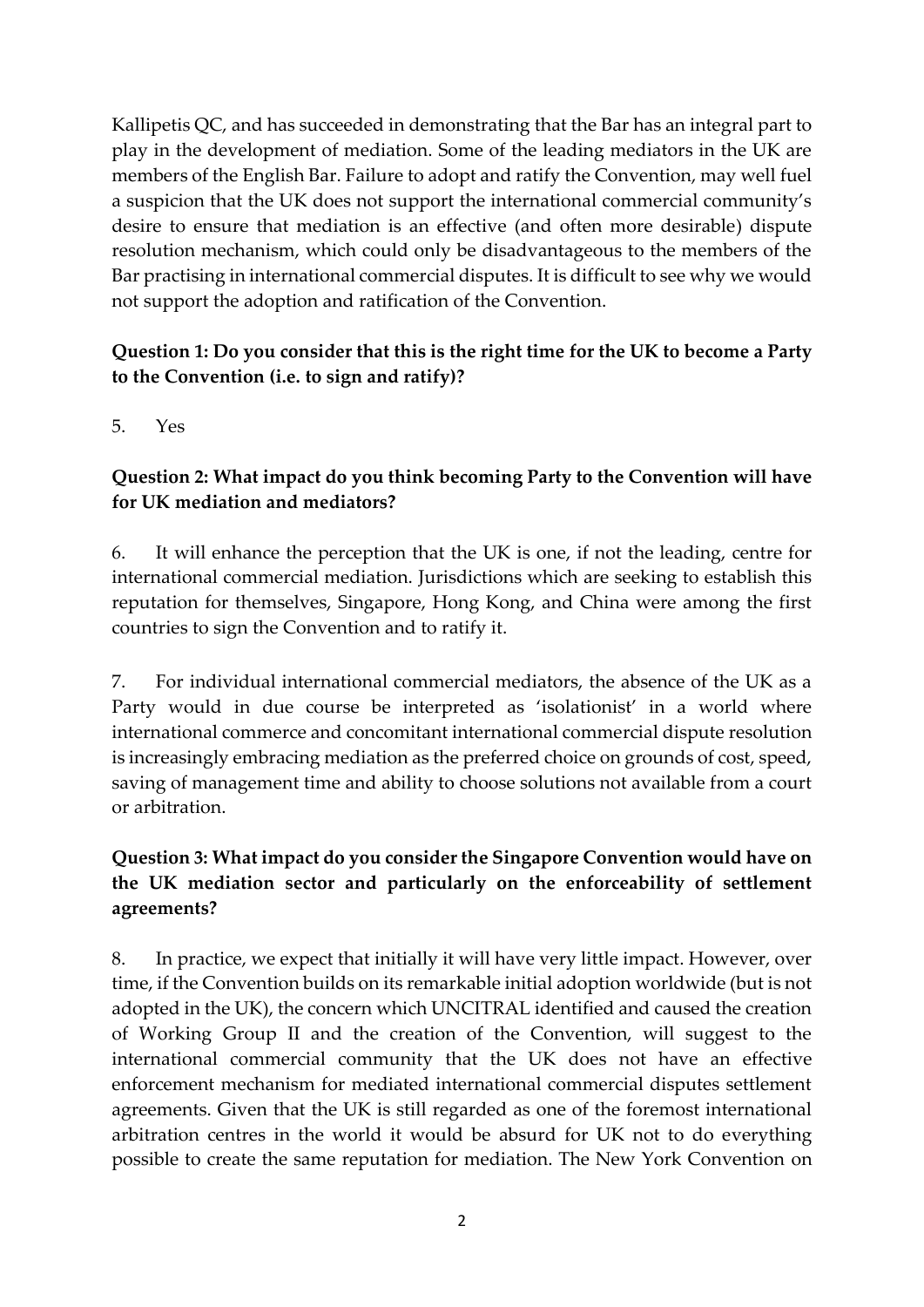Recognition and Enforcement of Foreign Arbitral Awards (the "New York Convention") is recognised universally as a powerful mechanism for the enforcement of arbitral awards, and the Singapore Convention has been drafted to achieve the same perception for mediated settlement agreements. It would facilitate the recognition of UK mediators as among the best internationally.

#### **Question 4: What impact do you think becoming Party to the Convention might have on other forms of dispute resolution?**

9. The legal costs and time expended in litigation and arbitration are already considered a bar to choosing either as a desirable dispute resolution mechanism save for the highest value disputes. However, mediation is recognised as a valuable additional resource available to disputants, even if they have elected the more formal routes for dispute resolution.

#### **Question 5: What legal impact will becoming Party to the Convention have in your jurisdiction (i.e. in England and Wales, in Scotland or in Northern Ireland)?**

10. We can only comment on England and Wales and consider that the impact will be as per the answer to Q4 above.

#### **Question 6: What might be the downsides of the UK becoming Party to the Convention?**

11. Apart from another form of regulation, which some regard as anathema, it is difficult to see what disadvantages to the UK might result from adopting the Convention. We can only see positives.

## **Question 7: Are there any specific provisions which cause concern or that may adversely affect the mediation sector in the UK? For example, the broad definition of mediation in the Convention's text?**

12. None as far as we can see. The broad definition of mediation in the Conventions' text is not a concern because it is designed to distinguish the process from other alternative dispute resolution mechanisms like litigation, arbitration, adjudication and early neutral evaluation where the parties submit their dispute to a third party ultimately for a decision.

**Question 8: The Convention states that a settlement agreement must be concluded "in writing" and that this requirement will be met if it is recorded 'in any form'. Do you envisage any difficulties for the enforcement of settlement agreements under the Convention given the broad definition of "in writing"?**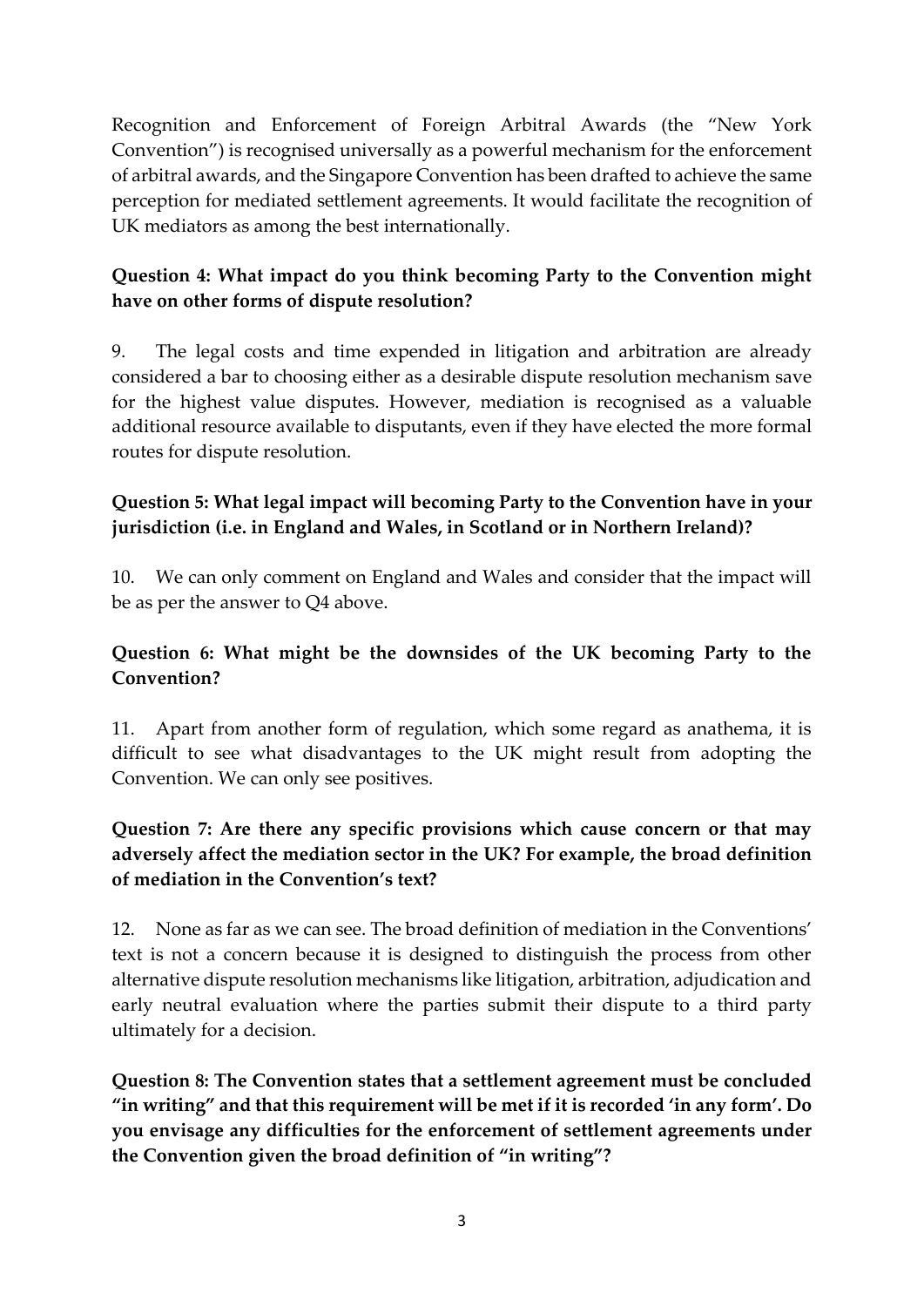13. No. All agreements arising out of civil and commercial mediations are reduced to writing and the standard form of agreements to mediate contain provisions which specify that the process is non-binding in law unless and until any agreement is reduced to writing and signed by all parties. In any event, it is the norm for concluded mediated settlement agreements to be recorded in a Tomlin Order or other form of court order if proceedings have commenced, or in a deed or in an exchange of letters between the parties' representatives. It is quite usual where agreements are made 'in principle' and subject to the conclusion of a formal document for such agreements to be made 'without prejudice and subject to contract' which would avoid any attempt to enforce an informal agreement under the Convention.

## **Question 9: What types of "other" evidence should a Competent Authority consider as acceptable evidence of settlement agreements in the absence of the proof specified in Article 4.1.b (i)-(iii) of the Convention?**

14. See the Answer to Question 8 and reference to an exchange of letters between the parties' legal representatives which invariably refer to the mediation at which the settlement agreement was reached. As already stated, the mediator will require the Parties to sign a standard form of Mediation Agreement, which then would fulfil the requirements of Article 1(b)(ii).

## **Question 10: Article 5.1(e) of the Convention states that enforcement may be refused if "There was a serious breach by the mediator of standards applicable to the mediator or the mediation without which breach that party would not have entered into the settlement agreement". Do you have any comments on which 'standards' may be applicable? (Please also see the linked Question 16 below.)**

15. Most UK mediators accept the European Code of Conduct for Mediators which sets out the basic and universally accepted standards with which mediators agree to comply. In addition, given the provisions of Article 4, all UK civil and commercial mediators require the Parties to sign a written mediation agreement which governs their own and the mediator's role and conduct during the mediation. The applicable standards envisaged during the Working Group II deliberations on the topic of enforcement of settlement agreements were the universally accepted principles of independence, neutrality and competence to mediate the particular dispute.

## **Question 11: The Convention provides that each Contracting Party to the Convention shall enforce a settlement agreement. What types of provision is usually included in settlement agreements that may need to be enforced? I.e. will the Competent Authority need particular powers to cover these provisions?**

16. All obligations contained in settlement agreements, such as obligations to execute documents, transfer assets, make payment of money, observe any particular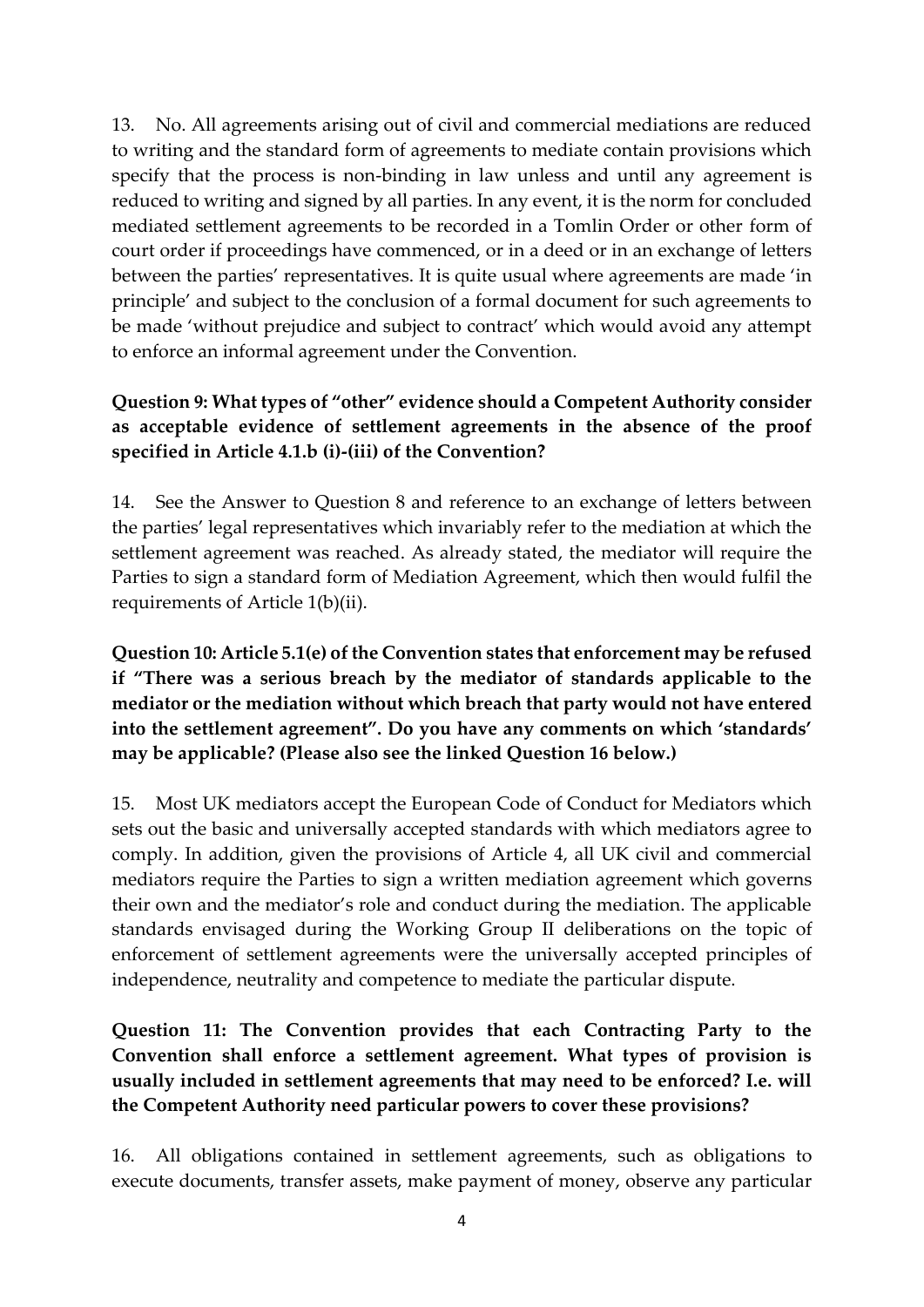provisions regarding confidentiality, are routinely enforced by the Courts pursuant to a Tomlin Order or other form of consent orders, therefore no additional powers would need to be granted to the Competent Authority (i.e. the courts). Similarly, where a settlement agreement is not recorded in a consent order, a party can enforce the obligations in such agreement by applying to the court, which will then be able to make any form of order needed.

**Question 12: What are your views on the provisions of the Convention meaning that: a) If the UK were to become Party to the Convention, it would be expected to enforce settlement agreements of both contracting and non-contracting parties? b) If the UK were not to become Party to the Convention, UK mediated settlement agreements could still be enforced in a country which is a Party to the Convention?**

17. As to (a), we see no problem with this provision.

18. As to (b), again we see no problem with this. English law upholds the freedom of contract and thus the parties are free to agree that their UK mediated settlement agreement could be enforced pursuant to the Convention in any jurisdiction which is a party to the Convention.

**Question 13: The Government will consider whether the UK should make either reservation under Article 8 should it ratify the Convention, namely: a) "it shall not apply this convention to settlement agreements to which it is a party or to which any governmental agencies or any person acting on behalf of a governmental agency is a party"; and/or b) "It shall apply this Convention only to the extent that the parties to the settlement agreement have agreed to the application of the Convention" What are your views on this?**

19. Our view is against both types of reservations. The essence of a good international convention is clarity and certainty, which prevents any opportunity for one party going back on its word and seeking to advance arguments that circumvent the agreement reached. We propose that the Convention applies universally in much the same way as the New York Convention applicable to arbitrations.

**Question 14: Do legal practitioners consider that there could still be confusion or uncertainty about when the Singapore Convention may apply? I.e., Could a disputing party seek to invoke the Convention if, during the course of arbitral proceedings, a mediation resolves the matter at hand without an arbitral award being handed down?**

20. No, because experienced practitioners (in the commercial sphere at least) will always provide for enforcement in the agreement itself.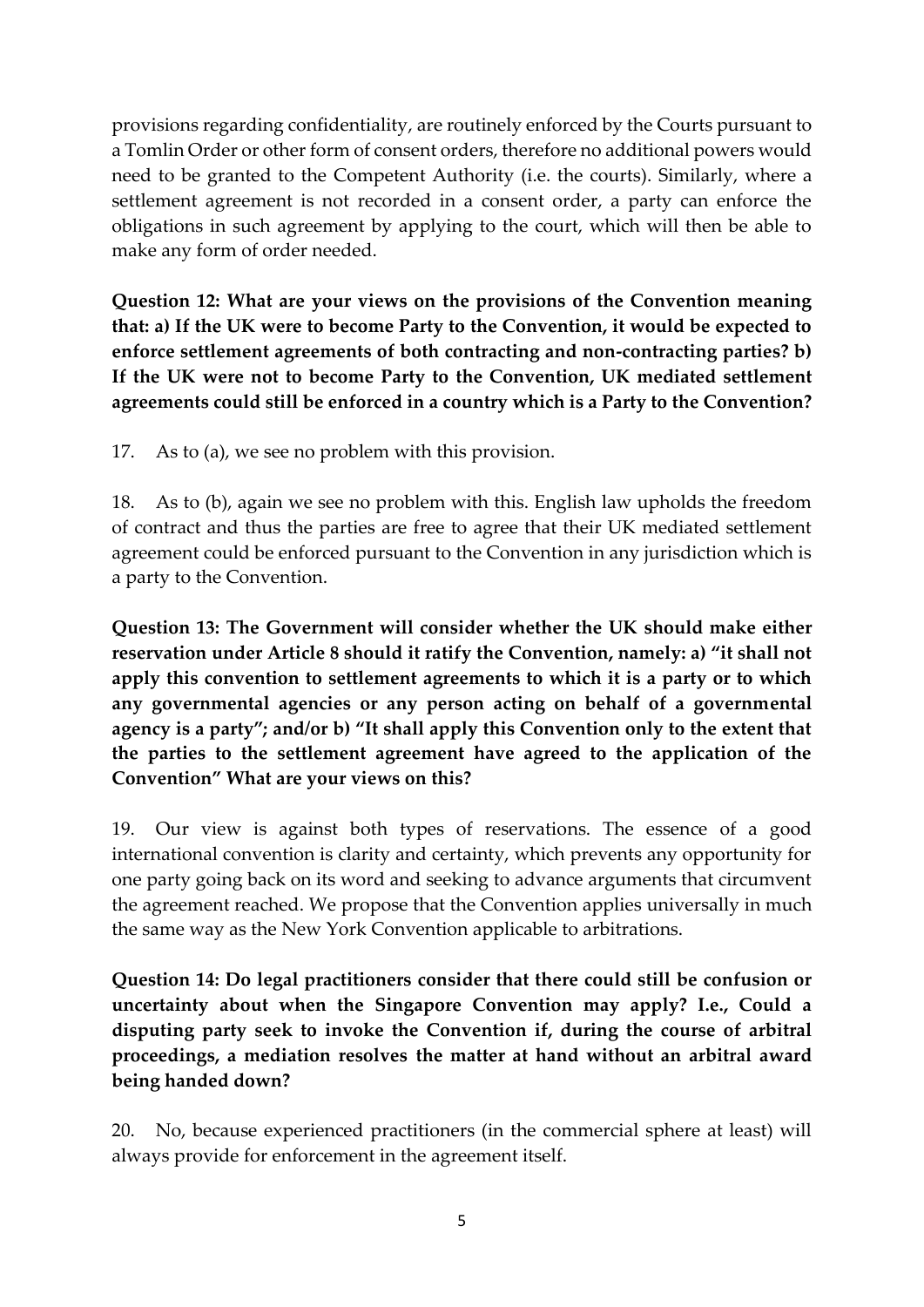## **Question 15: Do you consider that a lack of regulation and the potential differences in conduct and standards amongst Parties to the Convention could present any particular challenges to the application of the Convention in the UK?**

21. No: as the Parties themselves and their representatives will normally ensure that there is agreement between them as to the applicable law and the relevant jurisdiction to govern enforcement of the Settlement Agreement

## **Question 16: What impact do you consider the Singapore Convention would have on the UK mediation sector and particularly on the enforceability of settlement agreements?**

22. Probably none in practice as the Convention is applicable to international commercial disputes. However, the absence of the UK as a signatory may well prejudice those UK mediators who conduct international commercial mediations if it is used as an argument that UK mediators are not competent to assist the Parties on the issue of enforcement.

#### **Question 17: Would you foresee any intra-UK considerations if the Singapore Convention was to be implemented in only certain parts of the UK?**

23. No, save that it might prejudice those mediators' practice in those parts of the UK which did not implement the Convention

#### **Question 18: In relation to paragraph 6.11 (above) how do you consider that the provisions for enforcement under the Convention would apply in your jurisdiction?**

24. There would need to be drafted additional CPR Rules to provide for the enforcement of such settlements, similar to the provisions for the enforcement of arbitral awards under the New York Convention in CPR 62.

#### **Question 19: What are your opinions on the practical benefits of the Singapore Convention providing for direct enforceability or in respect of the benefits of the wider grounds than in the existing common law?**

25. The real benefit would be a recognition that mediation is not simply assisted without prejudice negotiations and thus at risk from the challenges adumbrated by the Court of Appeal in *Unilever Plc v Proctor & Gamble Co [2000] FSR 344 and [2000] WLR 2436* and the only challenges to enforcement would be those under Article 5 of the Convention. This would remove the perceived concern in some jurisdictions that the confidentiality of international commercial mediations is at risk because of the approach of the courts in England and Wales.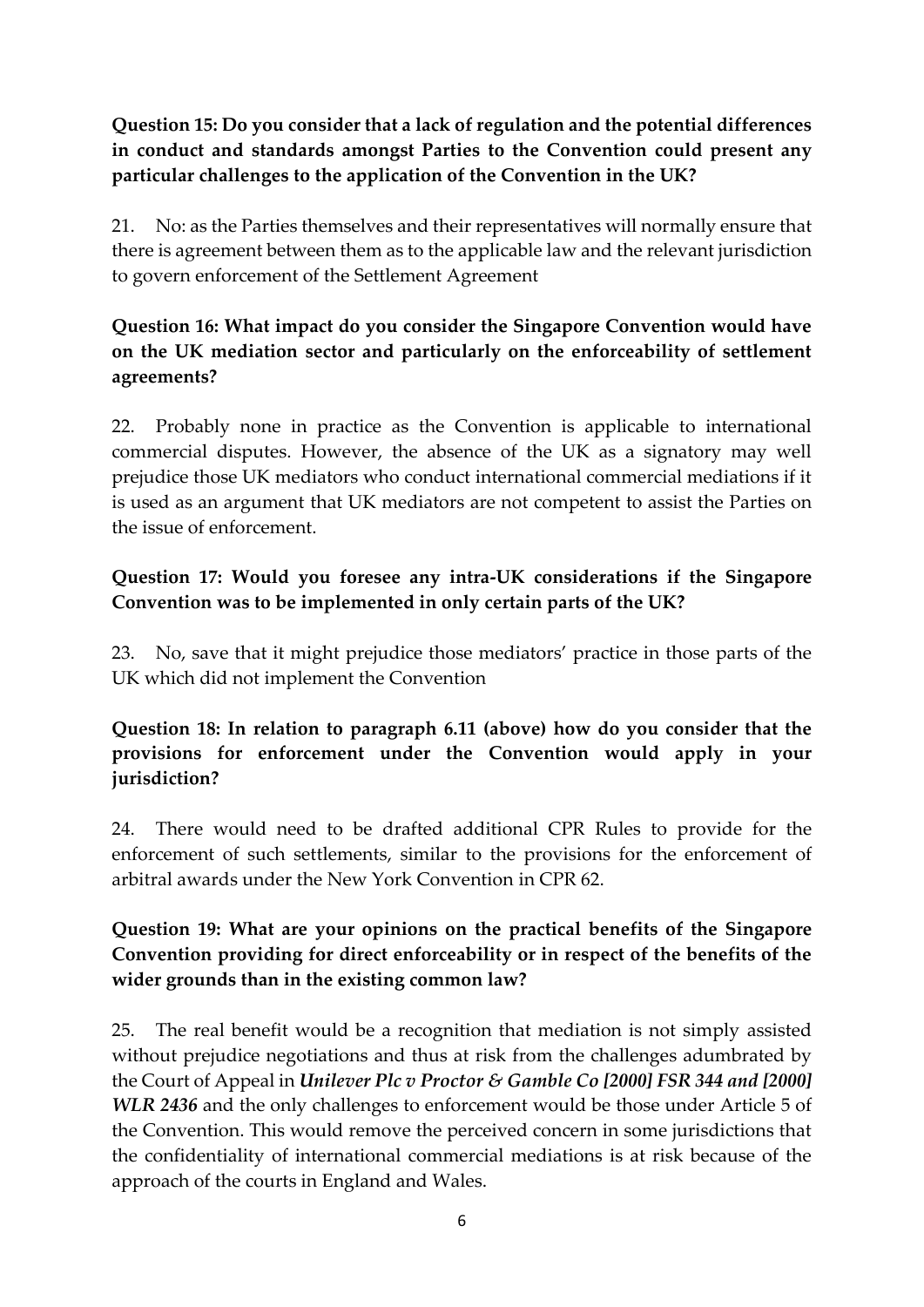## **Question 20: Who do you consider to be the appropriate Competent Authority for a Party to the Convention to lodge an application or claim with, in order to enforce a mediated settlement agreement (e.g. the County Court, High Court, Court of Session)?**

26. High Court in England and Wales (the appropriate equivalent in Scotland and Northern Ireland).

## **Question 21: Would the implementation of the Convention require any procedural changes to the Court systems of England and Wales, Northern Ireland or Scotland, to enable its effect operation?**

27. Yes. See answer to question 18 above. There would need to be drafted additional CPR Rules to provide for the enforcement of mediation settlement agreements, similar to the provisions for the enforcement of arbitral awards under the New York Convention in CPR 62.

## **Question 22: As mediation practice and legislation are well established in the UK, the government does not intend to use the Model Law provisions to implement the Singapore Convention. Do you have any views on this or on whether the UK should in fact apply the Model Law instead of ratifying the Convention?**

28. We agree that the Government should not use the Model Law provisions.

# **Question 23: What other comments, if any, do you have?**

29. The sooner the UK government signs and ratifies the Convention, the better. It would benefit the UK legal system and cement its position as one of the key international centres for dispute resolution.

# **Bar Council<sup>2</sup> 31 March 2022**

*For further information please contact Adrian Vincent: Head of Policy: Legal Practice & Remuneration The General Council of the Bar of England and Wales*

<sup>&</sup>lt;sup>2</sup> Prepared for the Bar Council by members of its ADR Panel and its International Committee: Michel Kallipetis QC, Simon Milnes QC, Tetyana Nesterchuk, Andrew Parsons and Alastair Tomson.